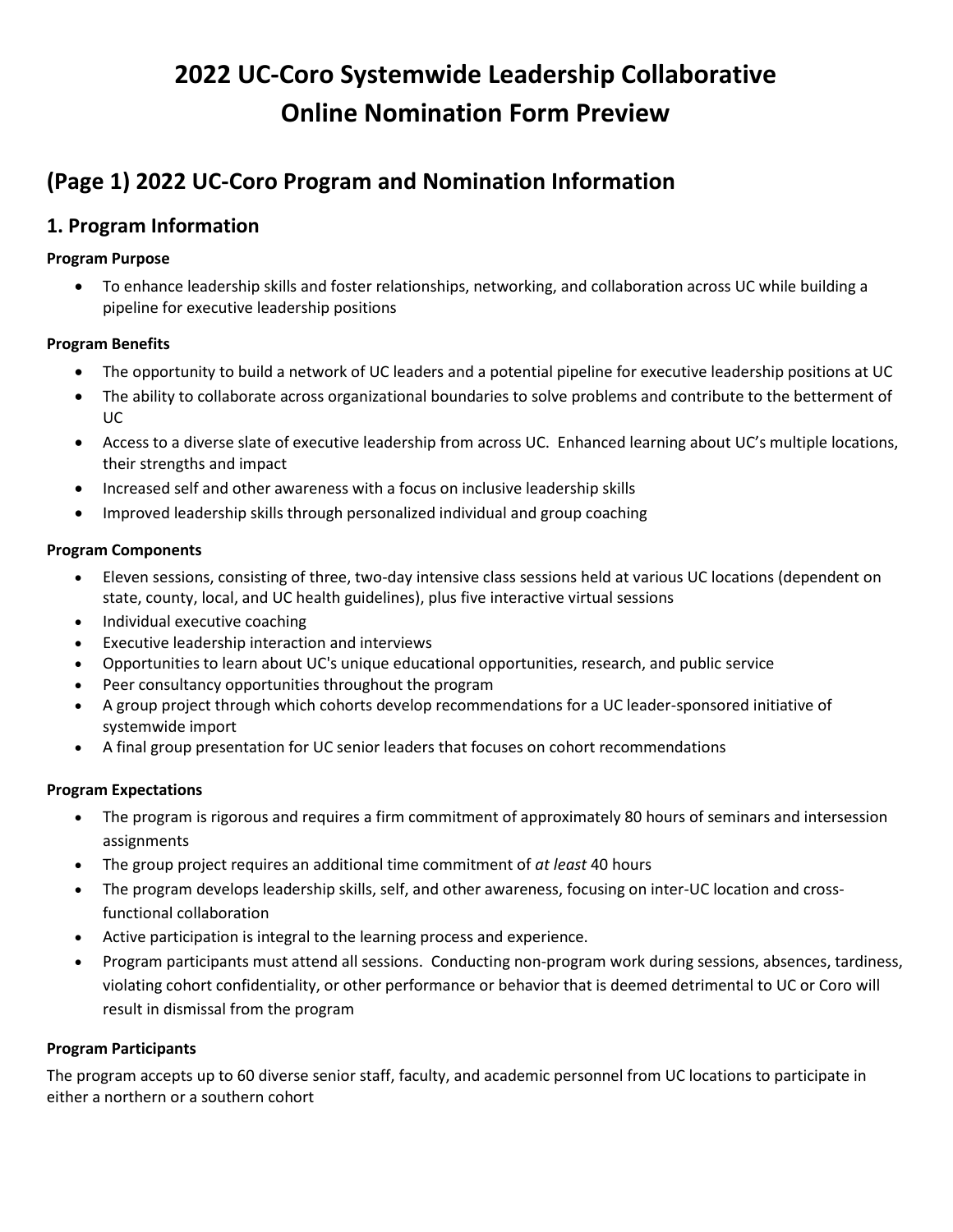#### **Program Costs**

The UC-Coro Systemwide Leadership Collaborative Program cost remains \$5,000 per participant. This fee covers all program materials, assessments, facilitation partner fees, and executive coaching

#### **Travel Costs**

- The participant's UC location is responsible for covering all travel related costs, including lodging, parking and any meals not included in the program
- Participants manage their own travel arrangements and submit travel reimbursements to their location/department using the established location Travel & Entertainment procedures

#### **Northern California Cohort:**

ANR, LBNL, UC Berkeley, UC Davis, UC Merced, UCOP, UC San Francisco, UC Santa Cruz

#### **Southern California Cohort:**

ANR, UC Irvine, UCLA, UC Riverside, UCOP, UC San Diego, UC Santa Barbara

#### **Nomination Information**

#### **Nomination Submissions Due: MAY 9, 2022**

- We encourage nominators to consider **diversity** in all forms when considering potential **faculty** and **staff**  participants
- Multiple nominations per location are encouraged
- Each UC location may define its own internal nomination process. Please contact your location's Human Resources office for more information before submitting an online nomination
- *Incomplete nominations will not be considered*

#### **Participant Nomination Requirements**

- Potential program participants must report to one of the following leadership positions:
	- o Chancellor or Provost
	- o President's Executive Officer (COO, CFO, Systemwide Provost, etc.)
	- o Medical Center Chief Officer (CEO, COO, CFO, CIO, etc.)
	- o Vice President, Vice Chancellor or Vice Provost
	- o Academic Dean
	- o Associate/Assistant Vice Chancellor, Vice Provost or Vice President
- Classified as Director level or above in a permanent, career appointment
- Served in current position for at least one year
- Demonstrates desire to make an active contribution to UC
- Shows evidence of leadership experience or potential, and meaningful involvement in their workplace or community
- Possesses strong personal initiative and motivation
- Has ability to work collaboratively and well within a diverse group
- Is in good standing in work performance (not on any corrective action plan)
- Has the commitment and support by nominating sponsor that nominee will complete pre-work and pre-program survey before first day of program, additional intersession and project work; and attend all 13 sessions and graduation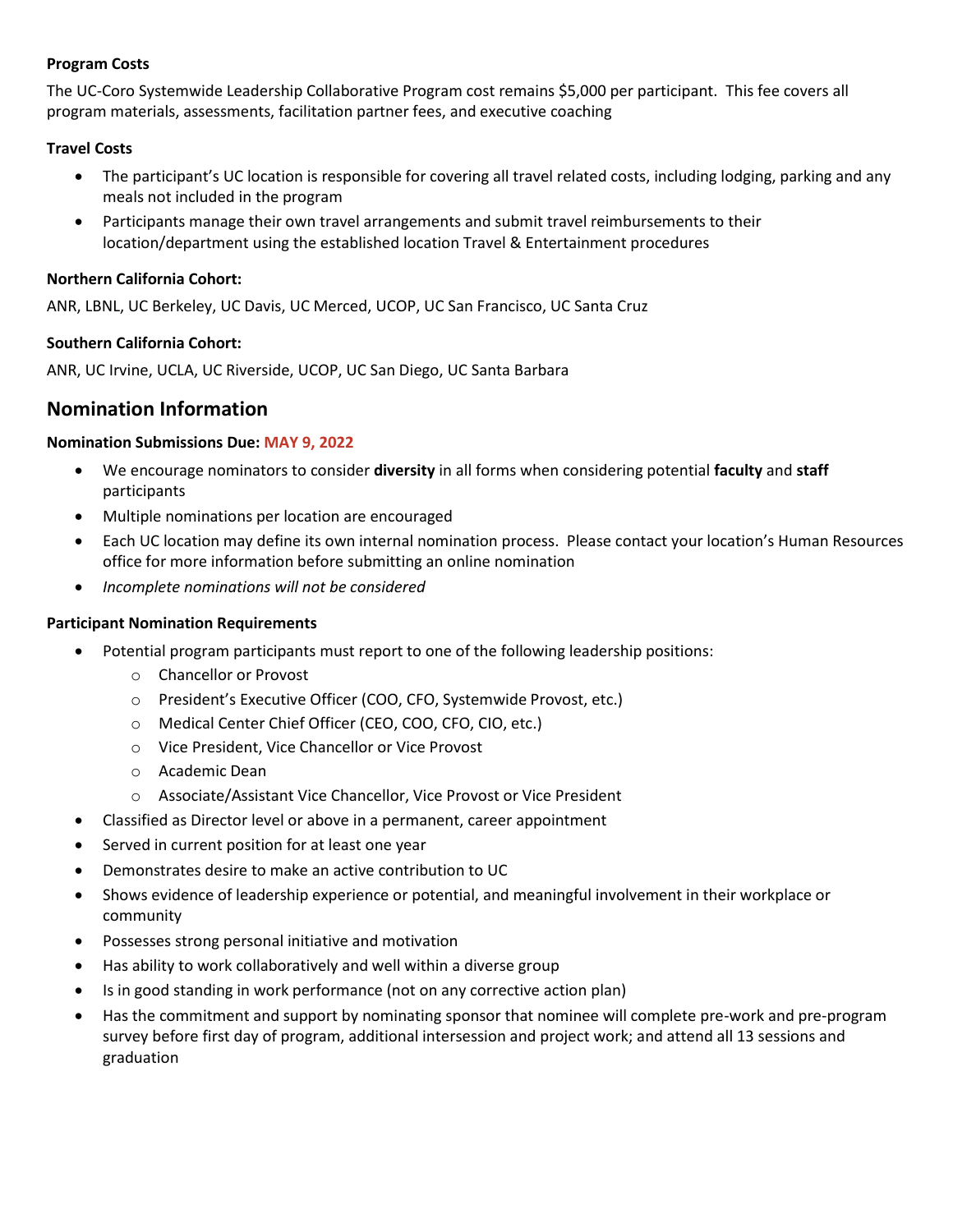#### **Nomination and Acceptance Timeline**

**May 9, 2022**: Nomination submissions due May 23, 2022: Accepted Nominee Participant notified via email and sent online Nominee Acceptance Questionnaire June 3, 2022: Nominee Acceptance Questionnaire due *Accepted nominees who do not complete the questionnaire by the due date will not be included in the 2022 program* July 8, 2022: Participant pre-work and pre-program survey to be completed August 3 and 4, 2022: Northern Cohort program begins August 17 and 18, 2022: Southern Cohort program begins **Visit the [UC-Coro Systemwide Leadership Collaborative website](https://www.ucop.edu/human-resources/coro/index.html) for more information.**

#### **Program Contact**

Lisa Terry Director, Systemwide Leadership and Organization Development [ucslc@ucop.edu](mailto:ucslc@ucop.edu) (510) 987-9150

## **(Page 2) Nominator and Program Payment Information**

#### \**Required*

#### **2. Nominator Contact Information\***

- First Name
- Last Name
- Title
- UC Phone Number
- UC Email Address

#### **3. Nominator Position\* (select one of the following)**

- Chancellor or Provost
- Medical Center Chief Officer (CEO, COO, CFO, CIO, etc.)
- Office of the President Chief Officer (COO, CFO, CIO, etc.)
- Vice President, Vice Chancellor or Vice Provost
- Academic Dean
- Associate/Assistant Vice Chancellor
- Associate/Assistant Vice Provost
- Associate/Assistant Vice President
- Other Write In (Required)

#### **4. Executive Assistant Contact Information**

- First Name
- Last Name
- UC Phone Number
- UC Email Address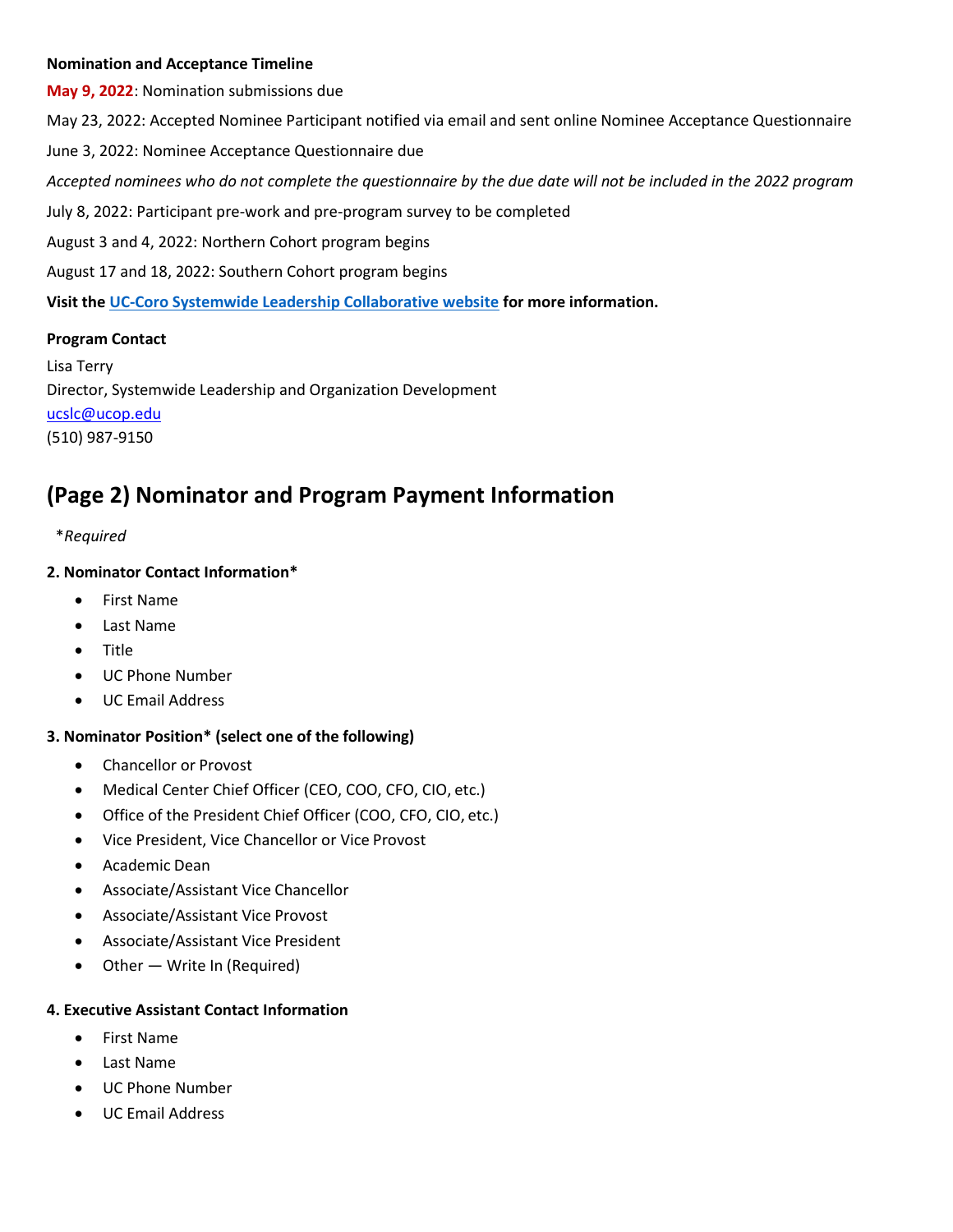#### **5. Please enter the Fund Account number(s) you will use to recharge the location/department for the \$5,000 per participant program fee.**

- At least one FAU is required
- Multiple FAUs can be used

#### **FAU #1\***

- 1. FAU #
- 2. % of fund to apply

#### **FAU #2\* (if applicable)**

- 1. FAU #
- 2. % of fund to apply

#### **FAU #3\* (if applicable)**

- 1. FAU #
- 2. % of fund to apply

## **(Page 3) Nominee Information and Nominator Approval Signature**

#### \**Required*

#### **6. Nominatee Contact Information\***

- First Name
- Last Name
- Title
- UC Phone Number
- UC Email Address

#### **7. Nominee's UC Location\* (select one of the following options from drop menu)**

- ANR
- LBNL
- UCB
- UCD Campus
- UCD Health
- UCI Campus
- UCI Health Sciences
- UCI Health Center
- UCLA Campus
- UCLA Health
- UCM
- UCSB
- UCSC
- UCSD Campus
- UCSD Health
- UCSF Campus
- UCSF Health Center
- UCR
- UCOP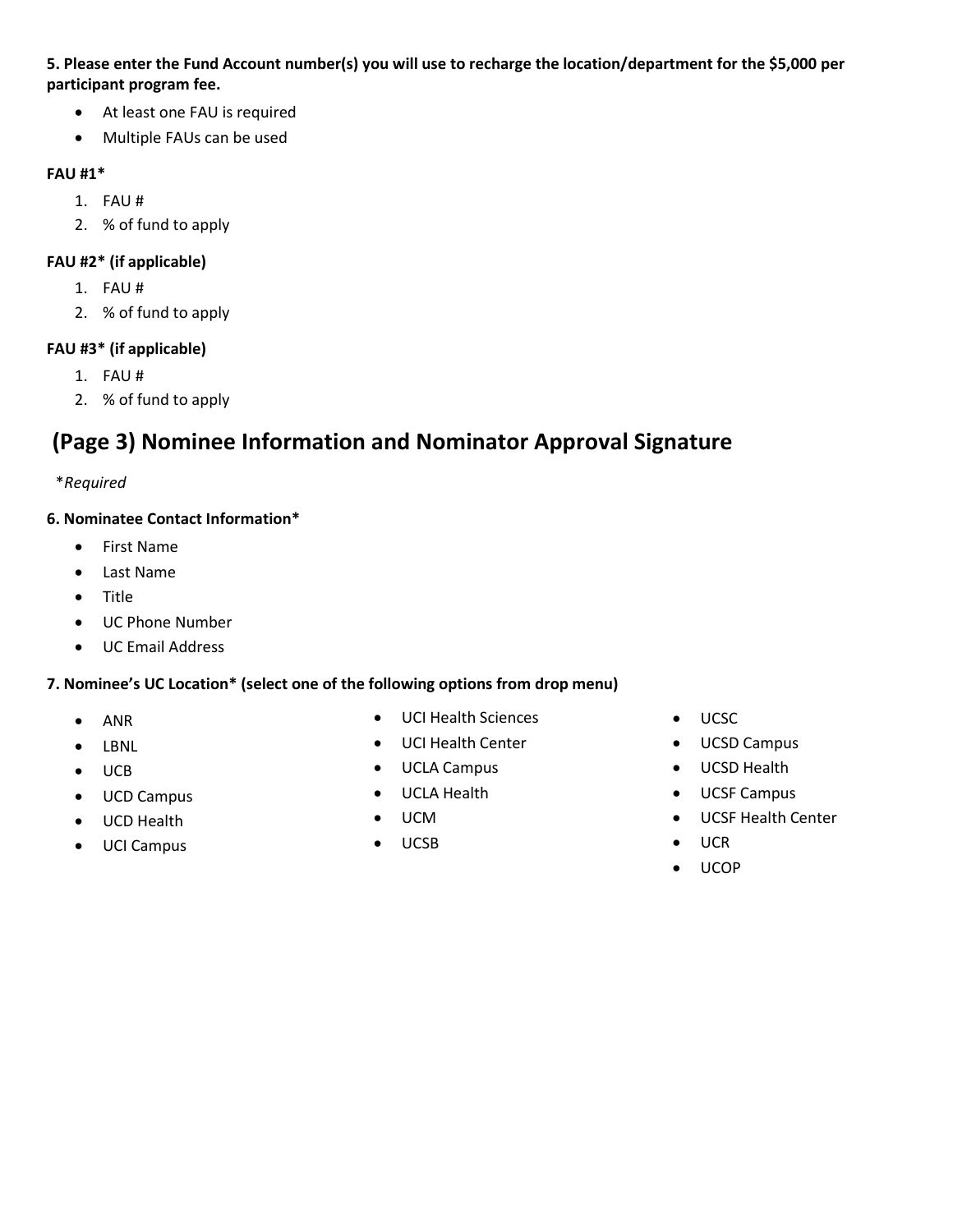#### **8. Nominee is a direct report of which of the following?\* (select one of the following)**

- Chancellor or Provost
- Medical Center Chief Officer (CEO, COO, CFO, CIO, etc.)
- Office of the President Chief Officer (COO, CFO, CIO, etc.)
- Vice President, Vice Chancellor or Vice Provost
- Academic Dean
- Associate/Assistant Vice Chancellor
- Associate/Assistant Vice Provost
- Associate/Assistant Vice President
- Other Write In (Required)

#### **9. Nominee Title**

#### **10. Years in Current Position (must be at least a full year)\***

#### **11. Division/Department\***

#### **12. Number of employees the nominee supervises directly**

**13. If the nominee does not directly or indirectly manage employees, briey describe their sphere of influence in the organization.**

**14. In two or three sentences, describe how this nominee shows evidence of current or potential academic or administrative leadership experience. How might this nominee's participation in the program move UC forward in its goals to create a more diverse and inclusive community?**

**15. This nominee has the full support and commitment to complete all program requirements. (Signature of Submission and Approval)**

Be prepared to provide your first and last name as digital signature of submission and approval.